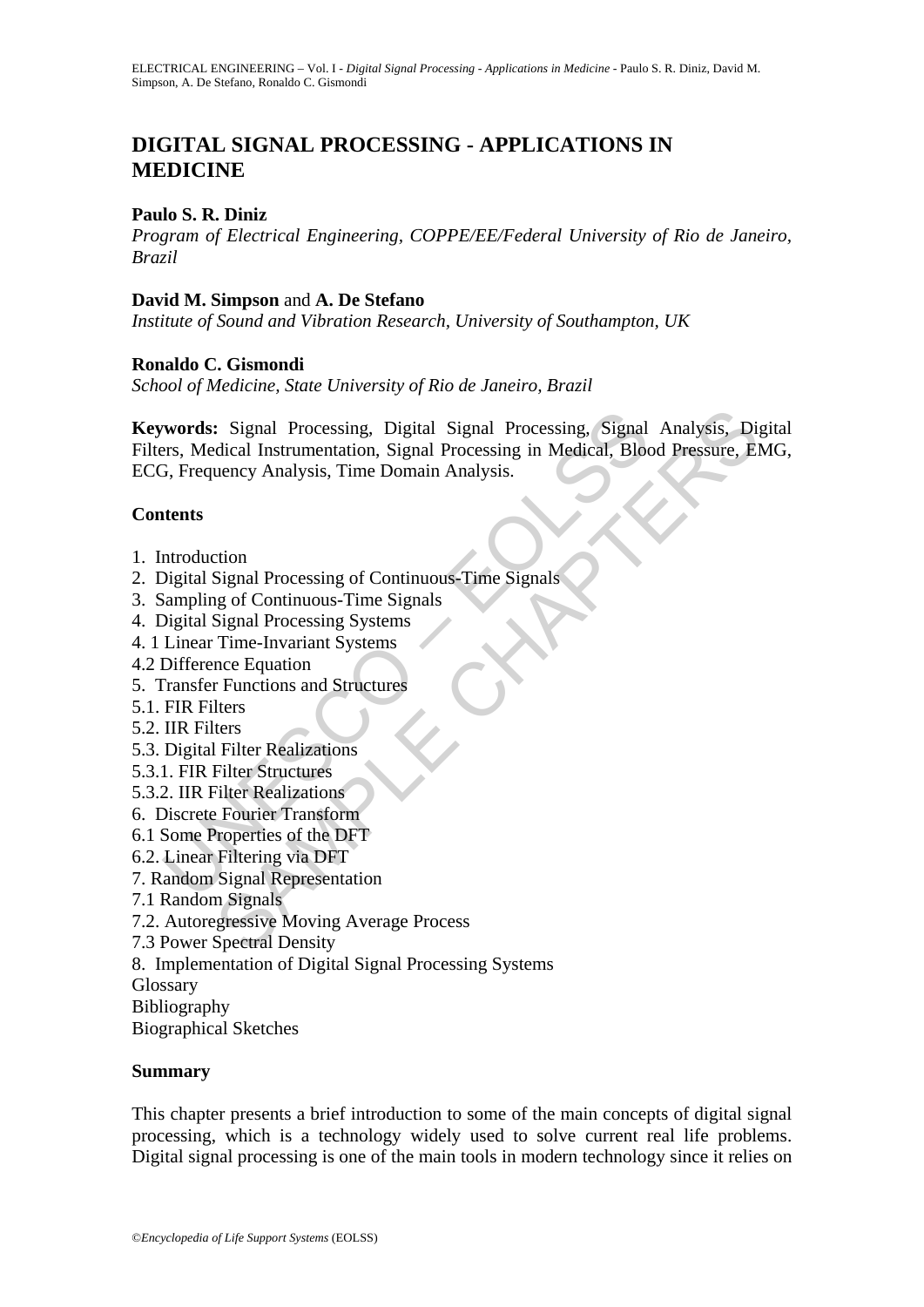the fast developing digital integrated circuit technology, which in turn allows for high performance computing machines at relatively low cost. Each concept discussed is followed by its application in the analysis, synthesis and enhancement of medical signals. The correct analysis of measured signals from a patient relies on the removal of contamination from clinically relevant signals and correct measures of parameters related to these signals. In other cases, diagnosed impairments of a patient can be compensated by properly shaped signals synthesized via external equipments. Currently many types of electronic equipment in a wide variety of application fields utilize digital signal processing technology.

## **1. Introduction**

Most natural phenomena occur continuously in time, such as the variations of temperature of the human body, forces exerted by muscles, or electrical potentials generated on the surface of the scalp. These are analog signals, being able to take on any value (though usually limited to a finite range). They are also continuous in time, i.e. at all instants in time is their value available. However, analog, continuous-time signals are not suitable for processing on the now ubiquitous computer-type processors (or other digital machines), which are built to deal with sequential computations involving numbers. These require digital signals, which are formed by sampling the original analog data.

perature of the human body, forces exerted by muscles, or e<br>perature of the surface of the scalp. These are analog signals, being<br>teated on the surface of the scalp. These are analog signals, being<br>nstants in time is thei is of the human body, forces exerted by muscles, or electrical poten on the surface of the scalp. These are analog signals, being able to take on the surface of the scalp. These are analog signals, being able to take on t The theory of sampling was developed in the early  $20<sup>th</sup>$  century by Nyquist [1] Shannon and others, and revolutionized signal processing and analysis [2]-[6] especially from the 1960s onwards, when the appropriate computer technology became widely available. The rapid development of high-speed digital integrated circuit technology in the last three decades has made digital signal processing the technique of choice for many most applications, including multimedia, speech analysis and synthesis, mobile radio, sonar, radar, seismology and biomedical engineering. Digital signal processing presents many advantages over analog approaches: digital machines are flexible, reliable, easily reproduced and relatively cheap. As a consequence, many signal processing tasks originally performed in the analog domain are now routinely implemented in the digital domain, and others can only feasibly be implemented in digital form. In most cases, a digital signal processing systems is implemented using software on a general-purpose digital computer or digital signal processor (DSP). Alternatively, application specific hardware usually in the form of an integrated circuit can also be employed.

In this chapter we will discuss a number of fundamental principles and basic tools for digital signal processing. These will be illustrated with examples from medical applications, where signal analysis has been widely applied in patient monitoring, diagnosis and prognosis, as well as physiological investigation and in some therapeutic settings (e.g. muscle and sensory stimulation, hearing aids).

We will first discuss the principles of sampling. Here it is demonstrated that certain signals (those limited in the range of frequencies they contain), can be fully represented by a sequence of samples. These digital signals coincide with the original analog (and continuous-time) signals at predefined time instants. By interpolation, the continuoustime signal can be recovered (without error!) from the sequence of samples.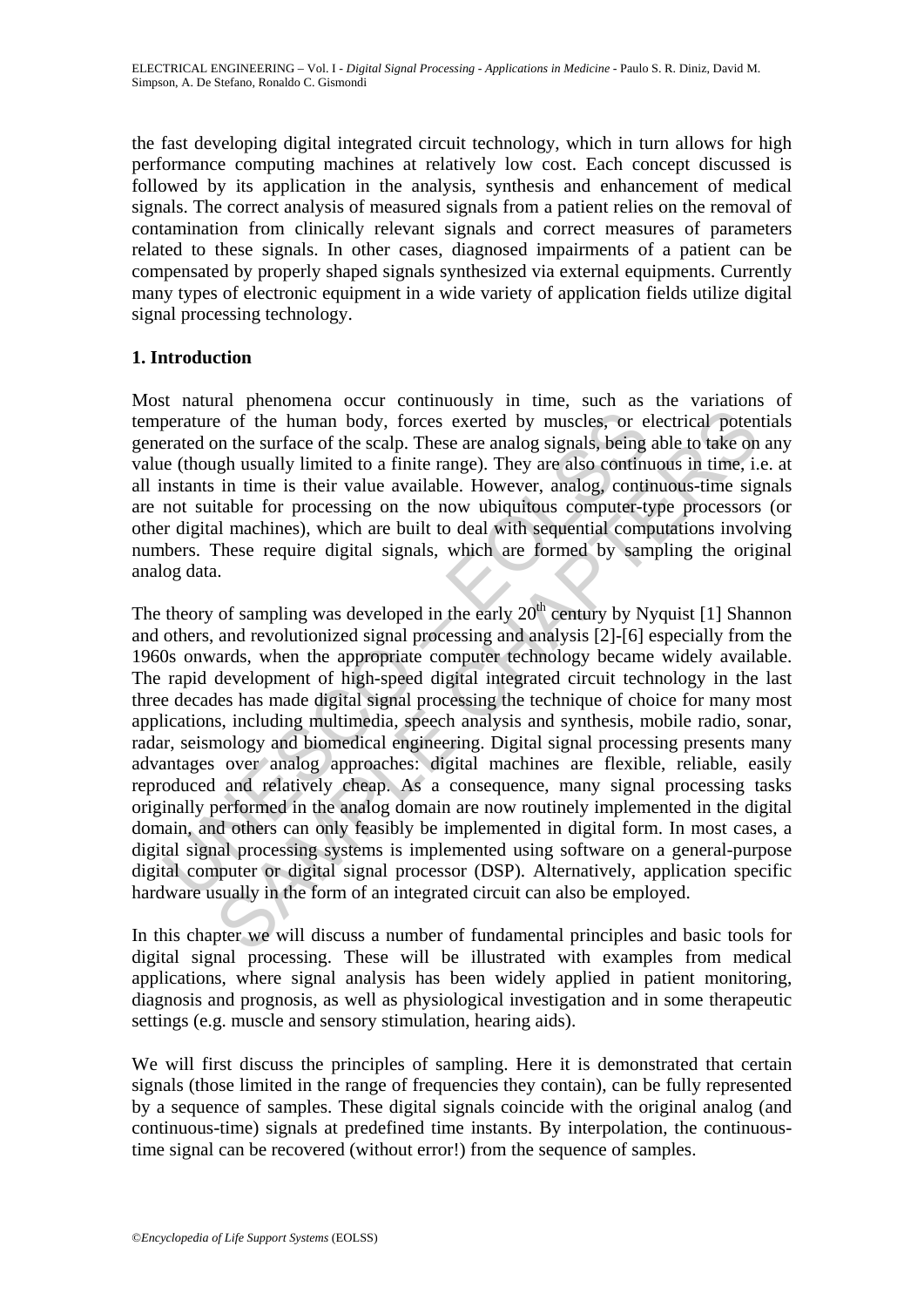Next we will discuss digital filters, which are one of the main tools employed in signal processing, as they suppress certain frequency bands, and enhance others. This is particularly useful in reducing noise and other sources of interference, which are an almost constant problem in medical applications. In these signals the most common sources of noise are electromagnetic interference at 50/60 Hz (and in higher frequency ranges), and contamination by other, unwanted physiological signals (e.g. electrical signals from muscles may obscure signals of neural origin). Patient motion often results in short-lasting artifacts in recorded data, and filters can again be used to mitigate these. Digital filters can also be employed to describe the relationship between physiological signals, such as that between blood pressure and blood flow. As such, they are also useful in characterizing physiological systems.

In Fourier analysis, a signal is split into constituent sinusoidal oscillations (we will assume that readers are familiar with the continuous time Fourier transform), and the discrete Fourier transform is an extension developed for the analysis of digital signals. For the current work in particular, it provides a very convenient tool for specifying and describing digital filters, and it also provides the basis for the sampling theorem.

Many signals, including most from a biomedical origin, can be classified as random: repeated recordings result in signals that are all different from each other, but share the same statistical characteristics. The power spectrum reflects some of the most interesting of these characteristics. The interpretation and estimation of the power spectral density will be addressed in the final part of this chapter.

## **2. Digital Signal Processing of Continuous-Time Signals**

A typical digital signal processing system includes the following subsystems, as illustrated in Figure 1.



Figure 1. Architecture of a complete DSPS used to process an analog signal

• A/D Converter – transforms the analog input signal into a digital signal. It does so by acquiring samples from the signal at (normally) equally spaced time intervals and converting the level of these samples into a numeric representation that can be used by a digital signal processing system. In accordance with the sampling theorem, a low-pass (anti-alias) filter is usually required prior to A/D conversion.

• Digital Signal Processing - the digital signal processing system (DSPS) performs arithmetic operations on the input sequence. In a typical application, the desired signal features are enhanced in output signal, and unwanted components (such as noise and artifact) are suppressed. Further analysis of the output signal may be carried out in order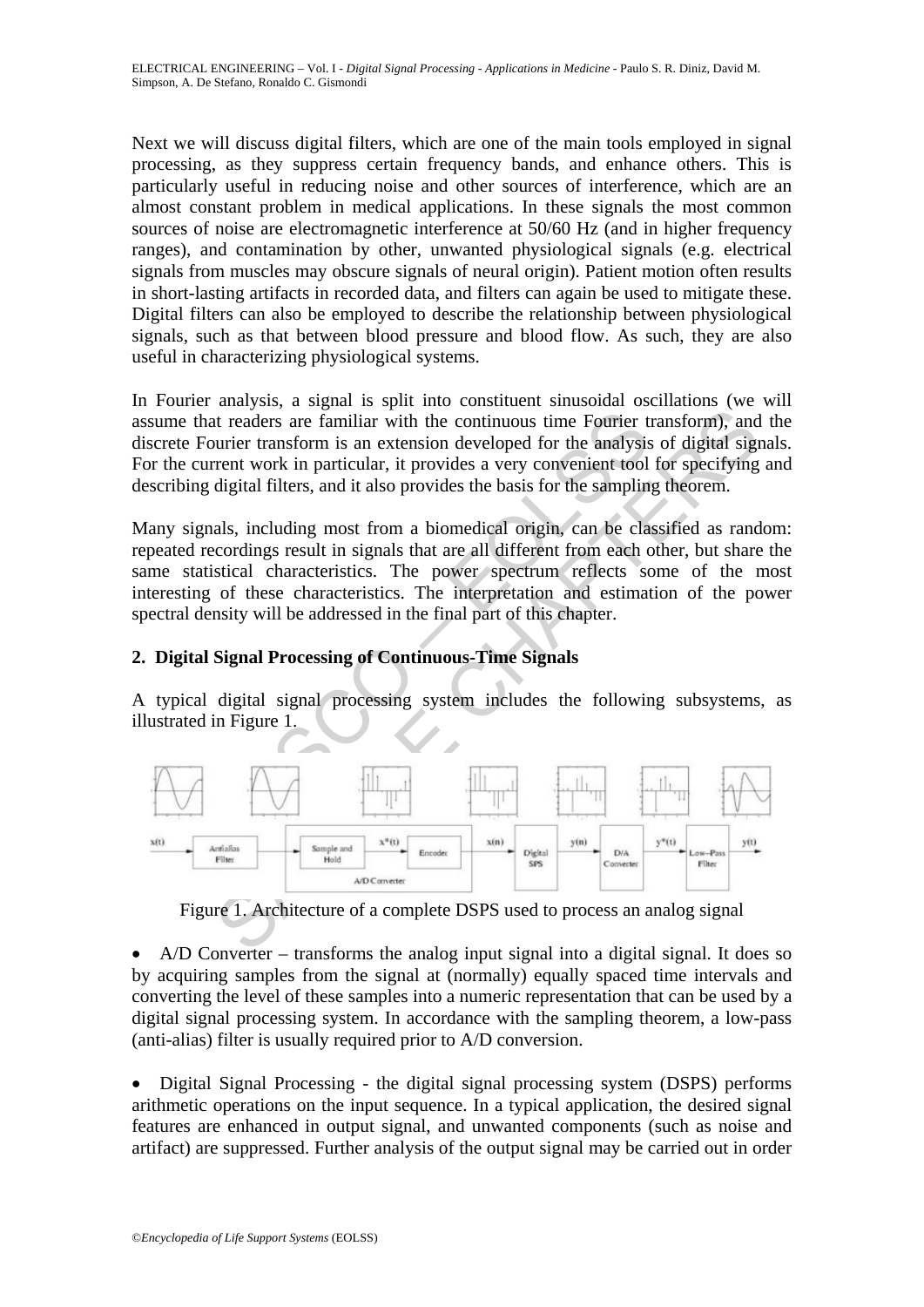to extract information. In a medical application, this could for example be to determine the average heart-rate, the peak blood pressure, or an index of muscle activity. If an output signal is required (e.g. in a hearing aid), the next two steps are carried out.

D/A Converter - converts the DSPS output into analog samples that are equally spaced in time.

• Lowpass Filter - converts the analog samples into a continuous-time signal. This step is equivalent to an interpolation operation between the discrete analog samples produced in the previous step.

**Example 1:** A hearing aid



Figure 2. A short segment of speech signal that may form the input to a hearing aid. The segment displayed corresponds to the sound /um/.



Figure 3. The output of the digital filter (digital signal). The frequencies around 1500 Hz, where the patient showed the greatest loss in hearing, have been most amplified. Further details on the filter used may be found in an example below.

A hearing aid may be used to illustrate the operation of a DSPS: the sound is picked up by the microphone (Figure 2), converted into an electric signal, and then digitized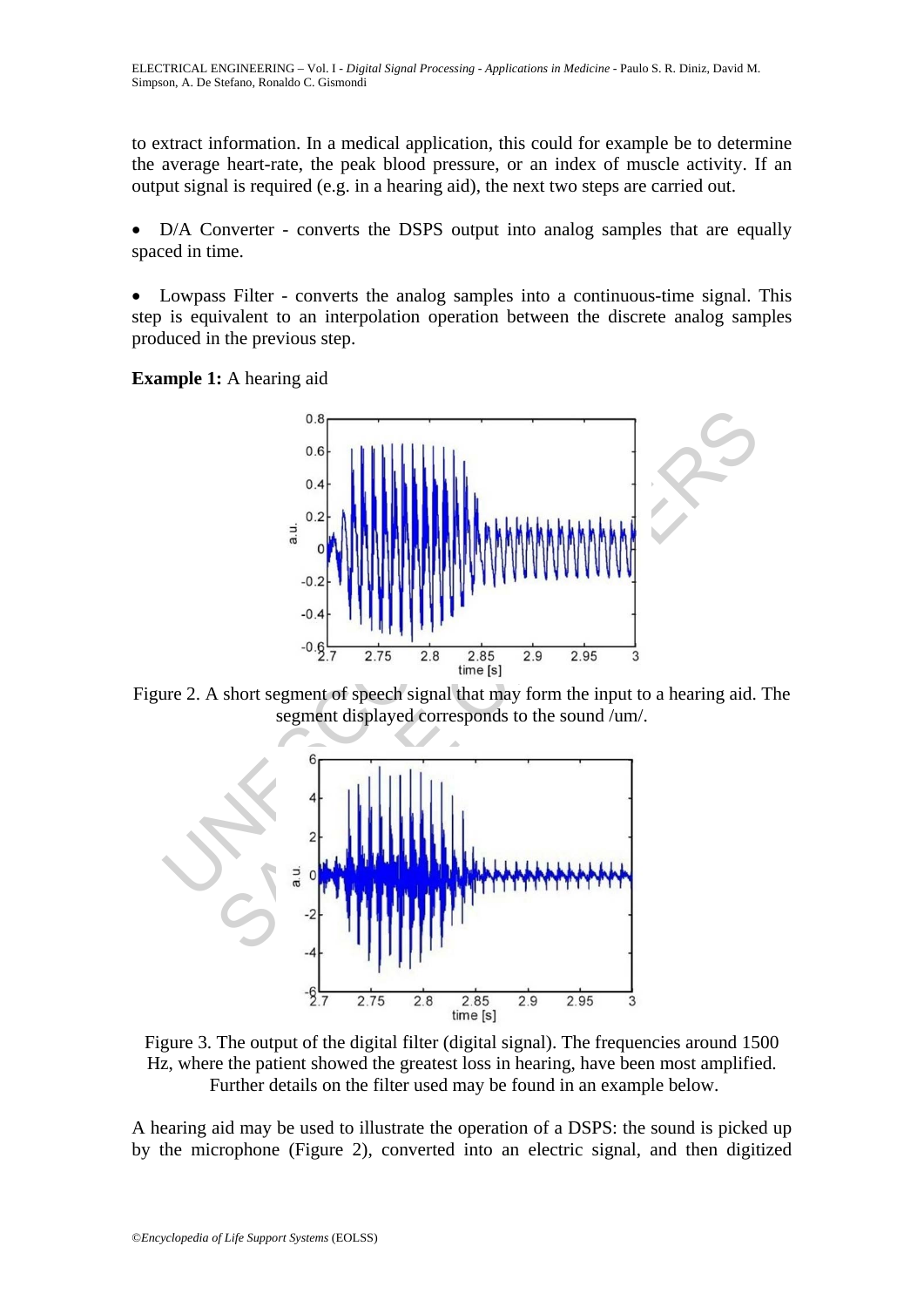ELECTRICAL ENGINEERING – Vol. I - *Digital Signal Processing - Applications in Medicine* - Paulo S. R. Diniz, David M. Simpson, A. De Stefano, Ronaldo C. Gismondi

(Figure 3). The digital signal is then filtered to selectively amplify those frequency bands in which the patient shows the most severe hearing loss. Further processes (Figure 4) may also be applied, including amplitude compression, in which the system gain is reduced when the amplitude exceeds some pre-defined threshold values, in order to avoid excessive loudness to the ear. Finally the processed digital signal is converted back to analog form in the digital-to-analog (D/A) converter, and delivered to the ear via the earphone.



Figure 4. In a further stage of signal processing in hearing aids, the amplitude-range may be compressed. Thus the gain of the system is progressively reduced when the sound-volume exceeds a specified level, as is the case near the end of this recording. A small delay in adapting the gain to the signal-levels may also be noted, as the average of the most recent amplitudes drives the gain control.

In signal analysis the periodic signals play a major role since they serve as basic signals from which many other signals can be constructed and analyzed. Lets take as example the sinusoid sin  $\omega_0 t$ , that is a periodic signal since  $\sin(\omega_0 + 2\pi)t = \sin \omega_0 t$ .

There are periodic signals that are harmonically related, meaning that they consist of a set of periodic signals whose fundamental frequencies are all multiples of a single positive frequency  $\omega_0$ . For example, the periodic signals sin  $k \omega_0 t$ , for any integer k, is called the *k*-th harmonic of  $\sin \omega_0 t$ .

Also in signal analysis it is often performed a linear transformation of the signal from the time domain to the frequency domain and vice versa, depending on the domain in which either the relevant information is exposed in a clearer way or the mathematical manipulations are simpler.

In the particular case of periodic signals, they have quite compact representation in the frequency domain where only the fundamental frequency information  $\omega_0$  and their harmonics are required, whereas in the time domain they are represented by a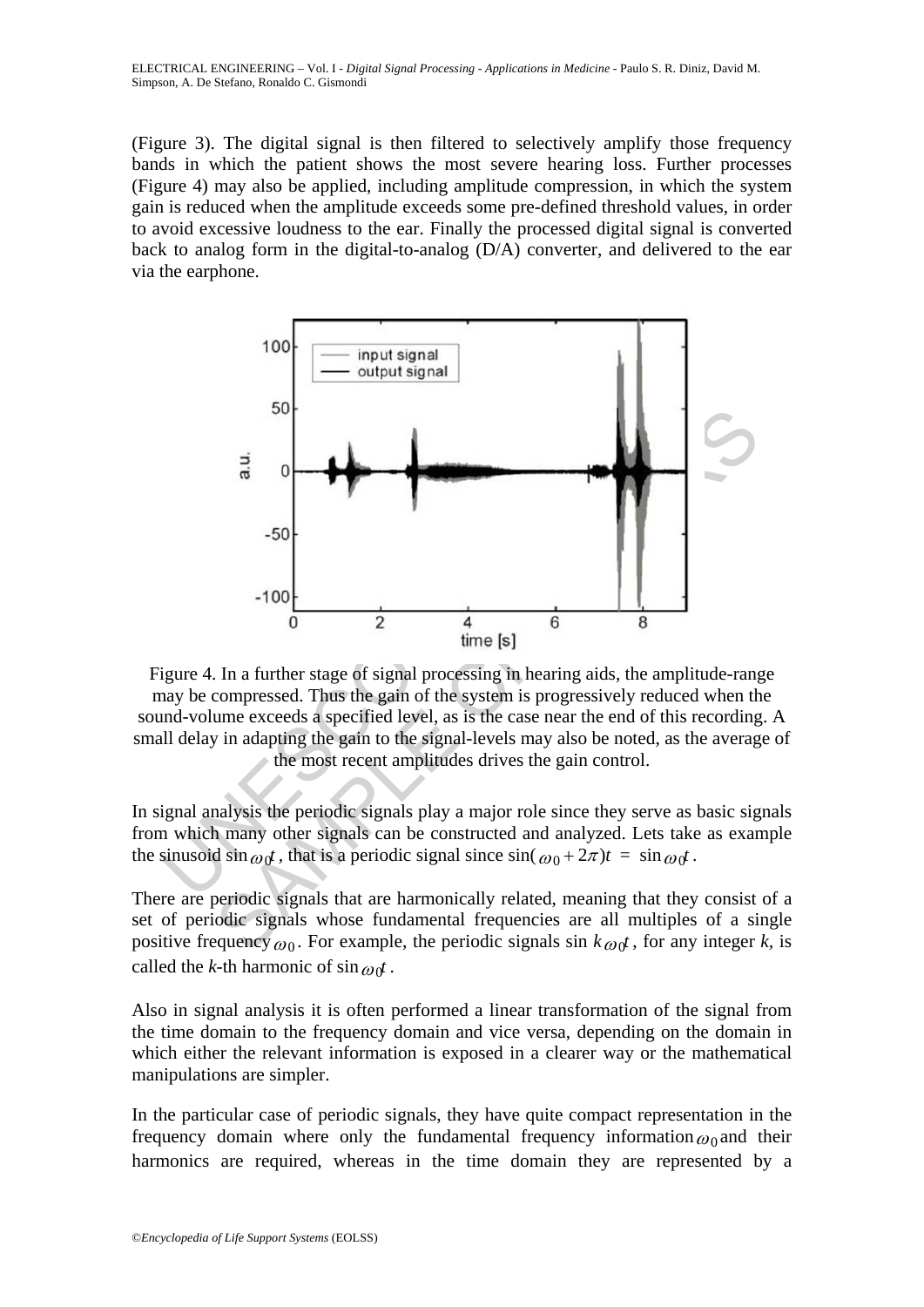ELECTRICAL ENGINEERING – Vol. I - *Digital Signal Processing - Applications in Medicine* - Paulo S. R. Diniz, David M. Simpson, A. De Stefano, Ronaldo C. Gismondi

#### continuous function of time.

-

- -
- TO ACCESS ALL THE **49 PAGES** OF THIS CHAPTER, Visit[: http://www.eolss.net/Eolss-sampleAllChapter.aspx](https://www.eolss.net/ebooklib/sc_cart.aspx?File=E6-39A-02-03)

#### **Bibliography**

Antoniou, A. (1993). *Digital Filters: Analysis, Design and Applications*. New York, NY: McGraw-Hill, 2nd Edition. (An outstanding design oriented book).

Diniz, P. S. R. (2002). Adaptive Filtering: Algorithms and Practical Implementation. Boston, MA: Kluwer, 2nd Edition. (A practical book on self designing filters).

mion, A. (1993). *Digital Filters: Analysis, Design and Applications*. New Yor Edition. (An outstanding design oriented book).<br>
2. P. S. R. (2002). Adaptive Filtering: Algorithms and Practical Implementer. 2nd Edition. (A (1993). *Digital Filters: Analysis, Design and Applications*. New York, NY: McGraw.<br>
(An outstanding design oriented book).<br>
R. (2002). Adaptive Filtering: Algorithms and Practical Implementation. Boston,<br>
R. (2002). Adap Diniz, P. S. R., da Silva, E. A. B., and Netto, S. L. (2002). *Digital Signal Processing: System Analysis and Design*. Cambridge, UK: Cambridge University Press. (Modern approach to digital signal processing).

Jackson, L. B. (1996). *Digital Filters and Signal Processing*. Boston, MA: Kluwer, 3rd Edition. (A book blending filter design and spectral analysis).

Mitra, S. K.. (2001). *Digital Signal Processing: A Computer-Based Approach*. New York, NY: McGraw-Hill, 2nd Edition. (A basic computer oriented book on DSP).

Nyquist, H. (1928). *Certain Topics in Telegraph Transmission Theory.* Trans. AIEE, vol. 47, pp. 617- 644. (Classic work on sampling).

Oppenheim, A. V. and Schafer, R. W. (1989). *Discrete-Time Signal Processing*. Englewood Cliffs, NJ: Prentice Hall. (A widely available book on DSP).

Stark, H. and Woods, J. W. (2002). *Probability and Random Processes with Applications to Signal Processing*. Upper Saddle River, NJ: Prentice Hall, 3rd Edition. (Random process book with signal processing flavor).

#### **Biographical Sketches**

**Paulo S. R. Diniz** is a full Professor at the Federal University of Rio de Janeiro (UFRJ), teaching at Polytechnic School and COPPE. He received the Electronics Eng. Degree (Hons) from UFRJ, M. Sc. from COPPE/UFRJ, and the Ph.D. from Concordia University in Canada. He has received some awards for best papers and research achievements, including the Fellow award from the Institute of Electrical and Electronic Engineers (IEEE) in the USA. He also holds a *Dosentti* position at Helsinki University of Technology, in Finland. His research interests include adaptive systems, digital signal processing, communications, and electronic circuits, among others. He teaches wireless communications, digital communications, adaptive filtering, digital signal processing, filter banks and wavelets etc. He has over 200 publications in journals (mostly IEEE journals), international conferences, and book chapters. He has written two textbooks, namely: 1-Adaptive Filtering: Algorithms and Practical Implementations, Kluwer Academic Publishers, 2nd edition, 2002; 2- Digital Signal Processing: System Analysis and Design, Cambridge University Press, 2002 (with E. A. B. da Silva and S. L. Netto).

**David Simpson** obtained a BSc in Biomedical Electronics from the University of Salford (UK) and a